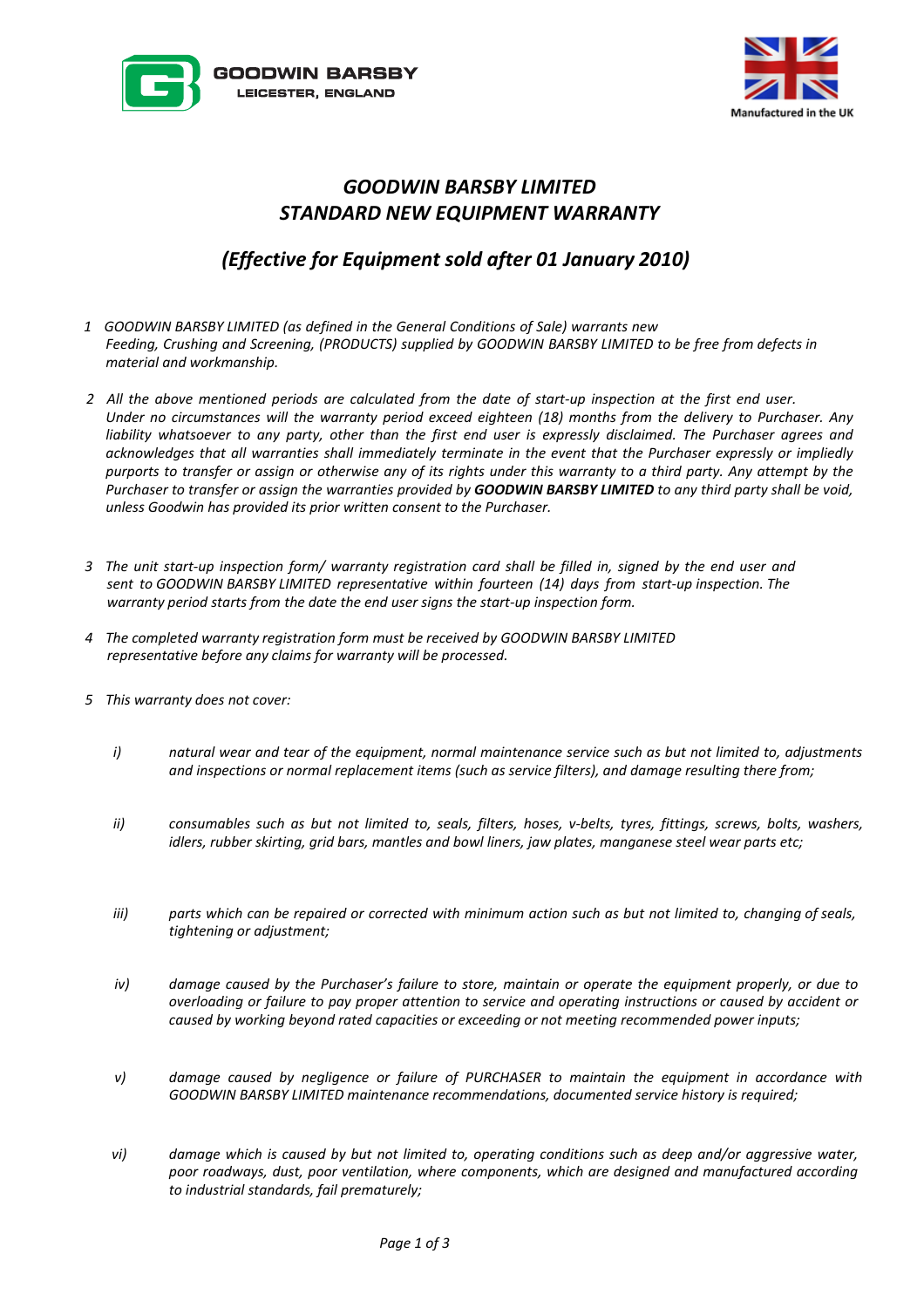



- vii) any defect or damage in materials or design provided by the PURCHASER, which are a consequence of the PURCHASER'S action or stipulation affecting quality or structure;
- viii) any parts or components manufactured or supplied by third parties or damage caused by such parts or components to the PRODUCTS;
- ix) any costs such as labour, accommodation, meals travel and similar costs or any transportation;
- x) any direct or indirect consequential damage including but not limited to loss of revenue or profit, loss of production or loss of use of any equipment;
- xi) Product improvements/ updates made available by GOODWIN BARSBY LIMITED, unless otherwise specified.
- 6 This Equipment warranty contains the entire warranty terms and conditions between GOODWIN BARSBY and the Purchaser. Notwithstanding anything to the contrary contained in this warranty or otherwise, the Purchaser expressly waives all claims against GOODWIN BARSBYLIMITED (and against it's parent company, affiliates, contractors, subcontractors, consultants, employees, agents and vendors) for any consequential, incidental, indirect, special, exemplary or punitive damages, including, but not limited to, loss of actual or anticipated profits, revenues or product; loss by reason of shutdown or non-operation; increased expense of manufacturing, operation, borrowing or financing; loss of use, productivity or shop space; or increased cost of capital, and regardless of whether any such claim arises out of breach of contract or warranty, tort (including negligence), product liability, indemnity, contribution, strict liability or any other legal theory. All limitations in this warranty on GOODWIN BARSBY LIMITED liability shall apply notwithstanding the fact that Sandvik Mining and Construction's warranties fail of their essential purpose or are held to be invalid or unenforceable.
- 7 Under no circumstances and in no conditions, shall GOODWIN BARSBY LIMITED liability whether in respect of one claim or in the aggregate, arising out of any contract, exceed the purchase price payable under the contract for such part in which the liability shall arise.
- 8 On receipt of notification of a warranted defect, GOODWIN BARSBY LIMITED shall remedy the defect at its own discretion in accordance with these terms of warranty.
- 9 Warranty claims less than fifty (£) GBP (£50) or the equivalent in another currency are not considered by GOODWIN BARSBY LIMITED.
- 10 No claim will be considered, and this warranty will be considered null and void, if other than GENUINE SPARE PARTS are used in the equipment or if GENUINE GOODWIN BARSBY LIMITED SPARE PARTS are dismounted and used in another product than the PRODUCT originally supplied to the PURCHASER by GOODWIN BARSBY LIMITED.
- 11 All Warranty claims need to have a proof of purchase which may include but not limited to:
	- i) Copy of invoice or order number; or
	- ii) Job Charge out report.
- 12 Warranty claims must be sent in writing using a "GOODWIN BARSBY LIMITED Warranty Claim" form.Claims should include digital photographs of the failure where appropriate. The forms shall be completely filled in and delivered to GOODWIN BARSBY LIMITED representative within fourteen (14) days from the time when the PURCHASER discovers or should have discovered the alleged defect. Claims lodged after this period will be declined. Only one failure should be reported for each claim. The warranty claim form should be sent to your local GOODWIN BARSBY LIMITED representative.